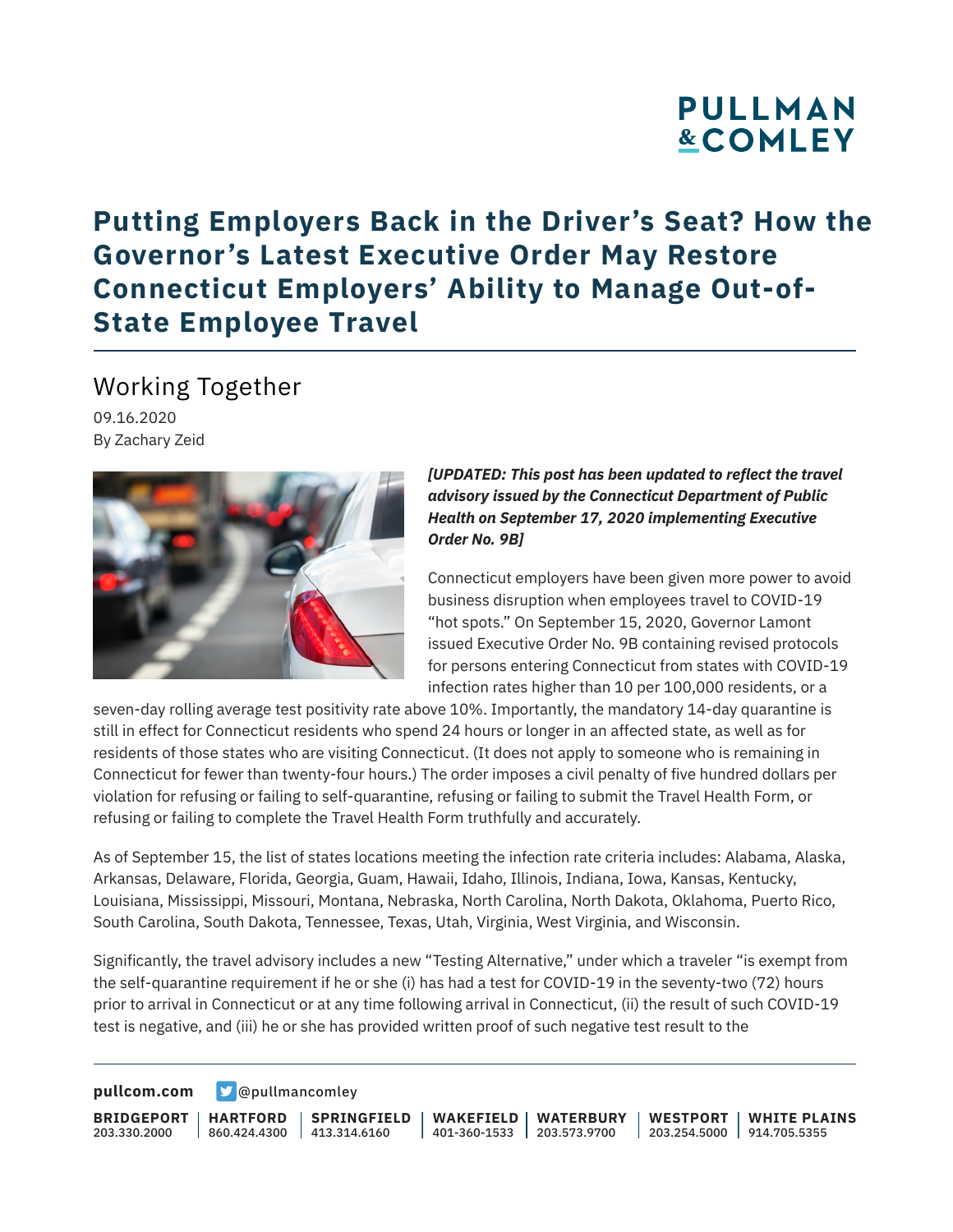# **PULLMAN &COMLEY**

#### Putting Employers Back in the Driver's Seat? How the Governor's Latest Executive Order May Restore Connecticut Employers' Ability to Manage Out-of-State Employee Travel

Commissioner...Only results for nucleic acid COVID-19 tests, such as reverse transcriptase polymerase chain reaction (RT-PCR) tests, shall be accepted. If a test was obtained in the seventy-two (72) hours prior to arrival in Connecticut, or following arrival in Connecticut, and such Affected Traveler has not yet received his or her test results, such Affected Traveler shall remain in self-quarantine while in Connecticut until a negative test result is submitted to the Commissioner."

Prior to this change, the Testing Alternative was only available to individuals who were "unable to selfquarantine…[and] strictly for the limited purpose of attending to the circumstance that renders him or her unable to self-quarantine." These circumstances were limited to traveling to Connecticut to drop-off a child at school, to attend to a family member or a loved one whose physical or mental health or well-being is at risk, to attend to a family member or loved one's medical procedure, or to assist with end of life care, to have an end of life visit, or to attend the funeral of a family member or loved one. The lack of a testing alternative outside of those circumstances was especially problematic for employers, because it effectively required any employee who had traveled to an affected state to quarantine for 14 days prior to returning to work. Employees who could not perform their duties remotely were generally entitled to paid sick leave under the Families First Coronavirus Response Act ("FFCRA"), which in turn caused some employees to view weekend or vacation travel to high risk states as a gateway to securing an undeniable additional 2-week paid vacation. Employers faced unavoidable staffing shortages while employees could intentionally or unintentionally disrupt business operations with a two-hour drive.

Thanks to the revised executive order, however, employers appear to be back in the drivers' seat and should be better able to ensure that operations are not negatively impacted by employees traveling out of the state. By requiring employees to be tested before leaving the "hot" location, or after returning to Connecticut, employers will be able to get them back to work promptly. To aid in this, employers should develop and implement clear Out-of-State Travel policies outlining the protocols employees must follow both prior to and upon return from travel, such as disclosing travel plans in advance, making testing arrangements, and planning for remote work where necessary and possible.

But we're talking about COVID, so there has to be some bad news too, right? Although unrelated to travel, the new executive order also authorizes fines of \$100 for any person who fails to wear a mask or face covering in any location (public or otherwise) where required by executive order, DECD Sector Rules, or "other lawful authority". While individuals are responsible for their actions on their own time, the order specifies that the "business entity, rather than the employee, is liable for a fine of the same amount for any employee's failure to wear a required mask or cloth-face covering while at work." This means that employers can now be fined \$100 per occurrence when an employee does not wear a mask in the workplace as required. Disgruntled customers, visitors, or other employees can report such non-compliance, and fines can be issued by the Commissioner of Public Health, local health directors, district health directors, municipal chief executive